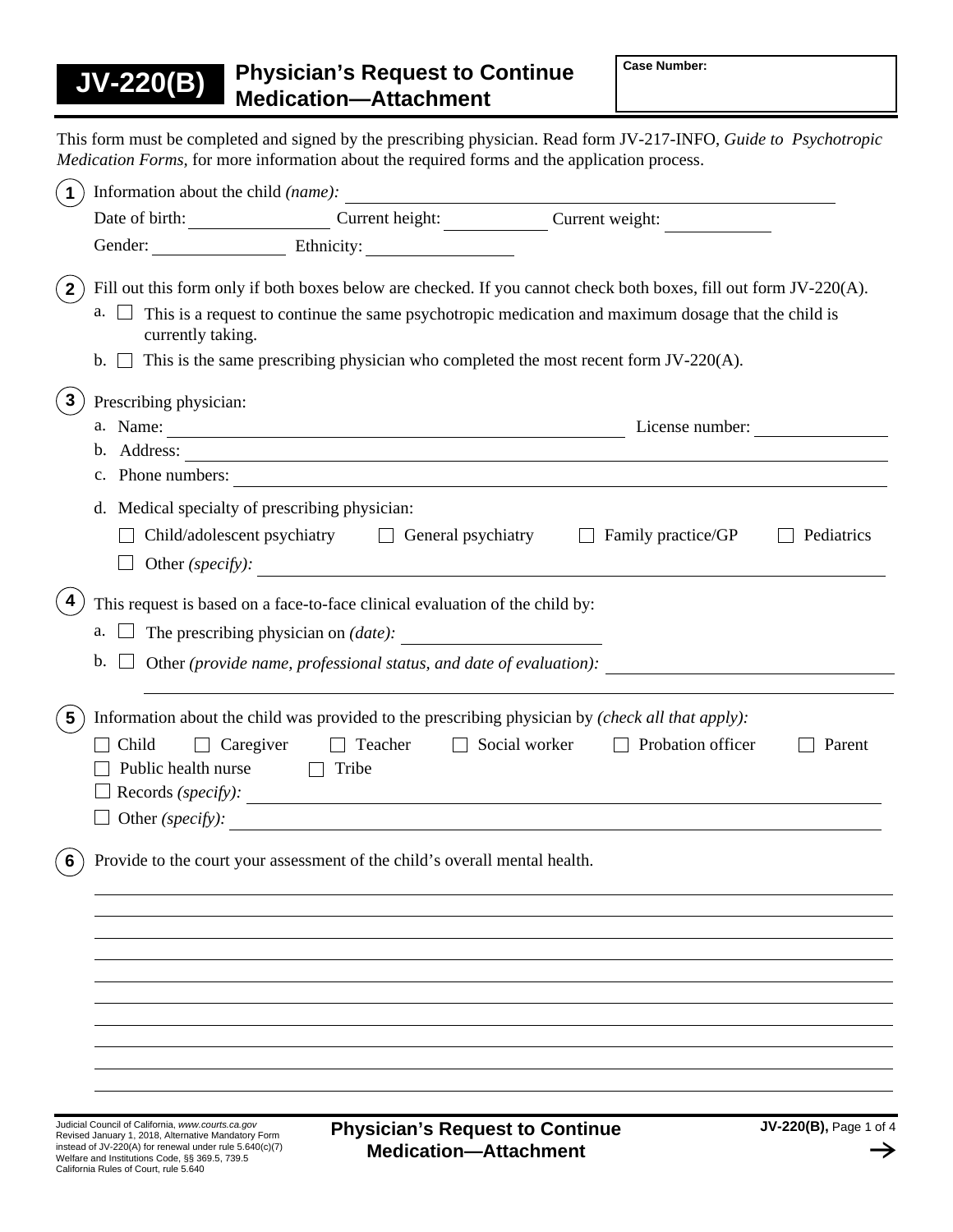|    |            | a. Describe the child's response to any current psychotropic medication.                                                                                                                                   |
|----|------------|------------------------------------------------------------------------------------------------------------------------------------------------------------------------------------------------------------|
|    |            |                                                                                                                                                                                                            |
|    |            |                                                                                                                                                                                                            |
|    |            | b. Describe the symptoms not alleviated or ameliorated by other current or past treatment efforts.                                                                                                         |
|    |            |                                                                                                                                                                                                            |
|    |            |                                                                                                                                                                                                            |
| 8  | ${\bf a}.$ | Have nonpharmacological treatment alternatives to the proposed medications been tried in the last six months?<br>Yes<br>No<br>I don't know.<br>$\Box$<br>$\Box$                                            |
|    |            | b. If yes, describe the treatment and the child's response. If no, explain why not.                                                                                                                        |
|    |            |                                                                                                                                                                                                            |
|    |            |                                                                                                                                                                                                            |
|    |            | Diagnoses from Diagnostic and Statistical Manual of Mental Disorders, Fifth Edition (DSM-5):                                                                                                               |
|    |            |                                                                                                                                                                                                            |
|    |            |                                                                                                                                                                                                            |
| 10 |            | Relevant medical history (describe, specifying significant medical conditions, all current nonpsychotropic<br>medications, date of last physical examination, and any recent abnormal laboratory results): |
|    |            |                                                                                                                                                                                                            |
|    |            |                                                                                                                                                                                                            |
|    |            |                                                                                                                                                                                                            |

 $\rightarrow$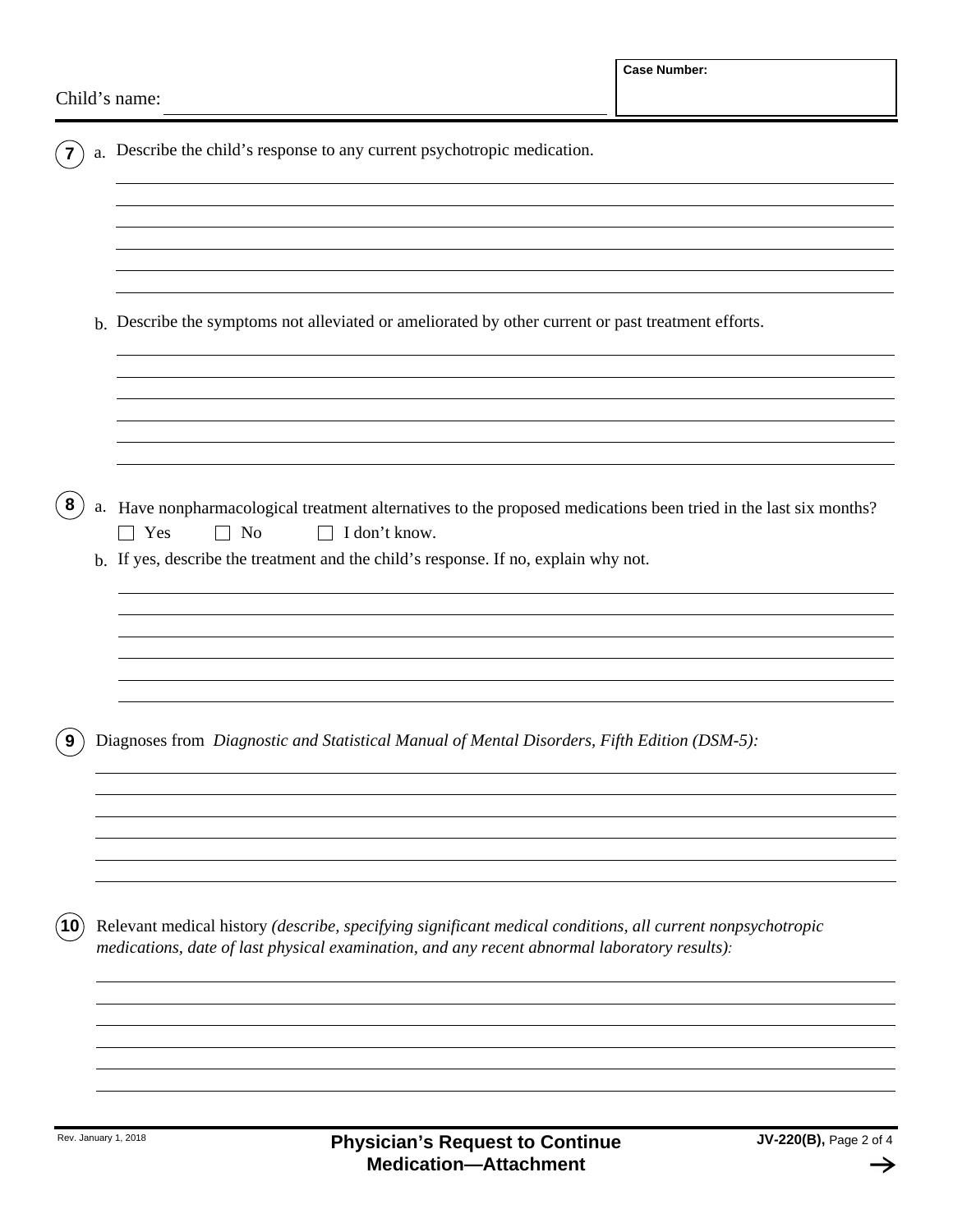| Child's name: |  |
|---------------|--|
|---------------|--|

| а.<br>$\mathbf{b}$ . | All essential laboratory tests were performed.<br>All essential laboratory tests were not performed (explain what laboratory tests were not done and why).                                                                                                                                                                                                  |
|----------------------|-------------------------------------------------------------------------------------------------------------------------------------------------------------------------------------------------------------------------------------------------------------------------------------------------------------------------------------------------------------|
| а.                   | The child was told in an age-appropriate manner about the recommended medications, the anticipated<br>benefits, the possible side effects, and that a request to the court for permission to begin and/or continue the<br>medication will be made and that he or she may oppose the request. The child's response was:<br>Agreeable<br>$\Box$ Not agreeable |
| $\mathbf{b}$ .       | The child has not been informed of this request, the recommended medications, their anticipated benefits,<br>and their possible adverse reactions because:<br>(1) $\Box$ The child lacks the capacity to provide a response <i>(explain)</i> :<br>Other (explain):<br>(2)                                                                                   |
| a.                   | Mandatory Information Attached: Significant side effects, warnings/contraindications, drug interactions<br>(including those with continuing psychotropic medication and all nonpsychotropic medication currently taken by<br>the child), and withdrawal symptoms for each recommended medication are included in the attached material.                     |
| $\mathbf b$ .<br>c.  | The caregiver was informed of the mandatory information, which is attached.<br>The caregiver's response was<br>agreeable<br>other ( <i>explain</i> ):<br>$\Box$                                                                                                                                                                                             |
|                      | Additional information regarding medication treatment plan and follow-up:                                                                                                                                                                                                                                                                                   |